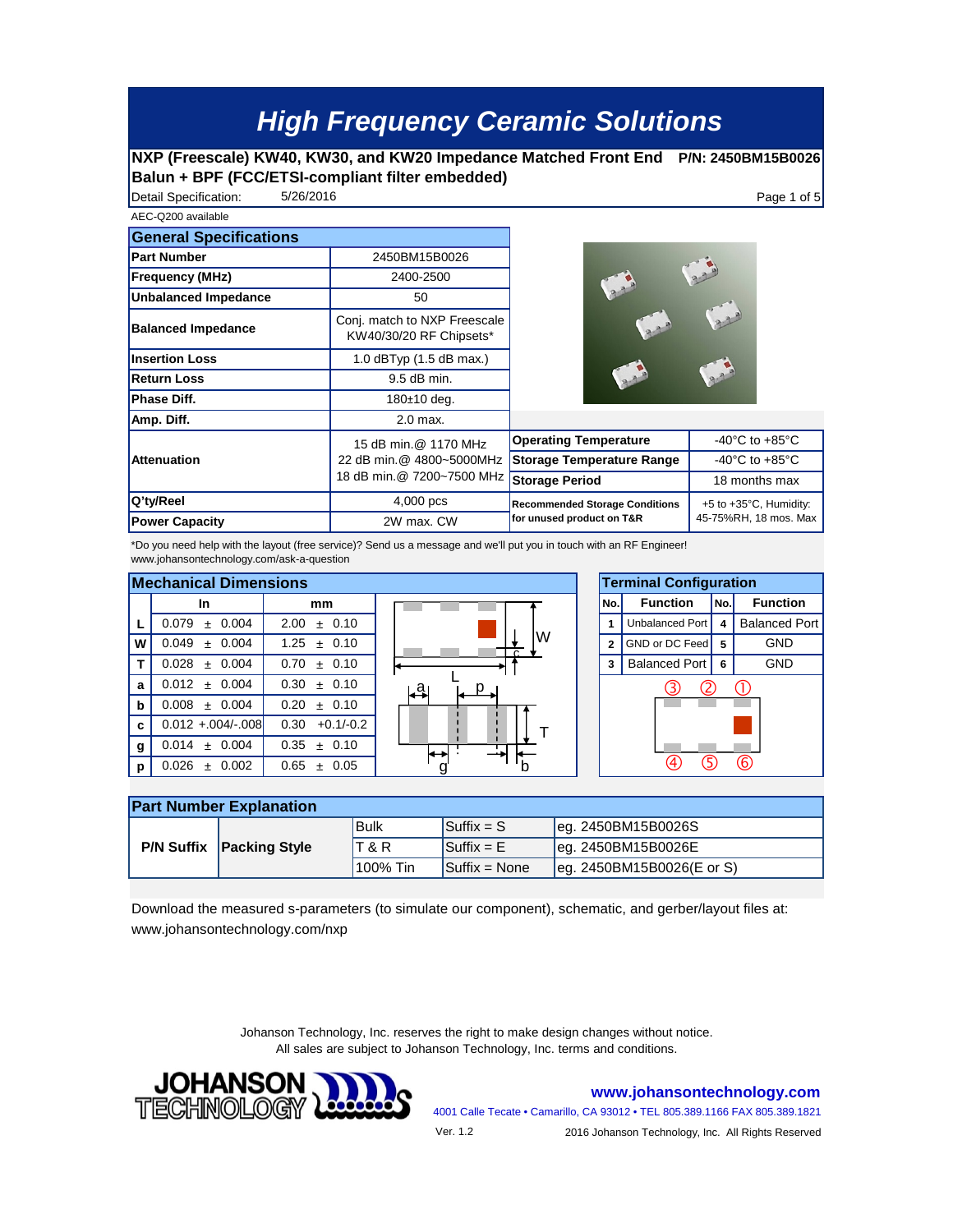## **High Frequency Ceramic Solutions**

**NXP (Freescale) KW40, KW30, and KW20 Impedance Matched Front End P/N: 2450BM15B0026 Balun + BPF (FCC/ETSI-compliant filter embedded)**

Detail Specification: 5/26/2016 5/26/2016 5/26/2016





Need help with the layout of the component or help choosing a mini 2.4GHz antenna? Contact us at: www.johansontechnology.com/ask-a-question

Line width should be designed to match 50ohm characteristic impedance, depending on PCB material and thickness. Grounded CPWG is recommended.

Download the complete layout file at at: www.johansontechnology.com/nxp

Johanson Technology, Inc. reserves the right to make design changes without notice. All sales are subject to Johanson Technology, Inc. terms and conditions.



**www.johansontechnology.com**

4001 Calle Tecate • Camarillo, CA 93012 • TEL 805.389.1166 FAX 805.389.1821 Ver. 1.2 2016 Johanson Technology, Inc. All Rights Reserved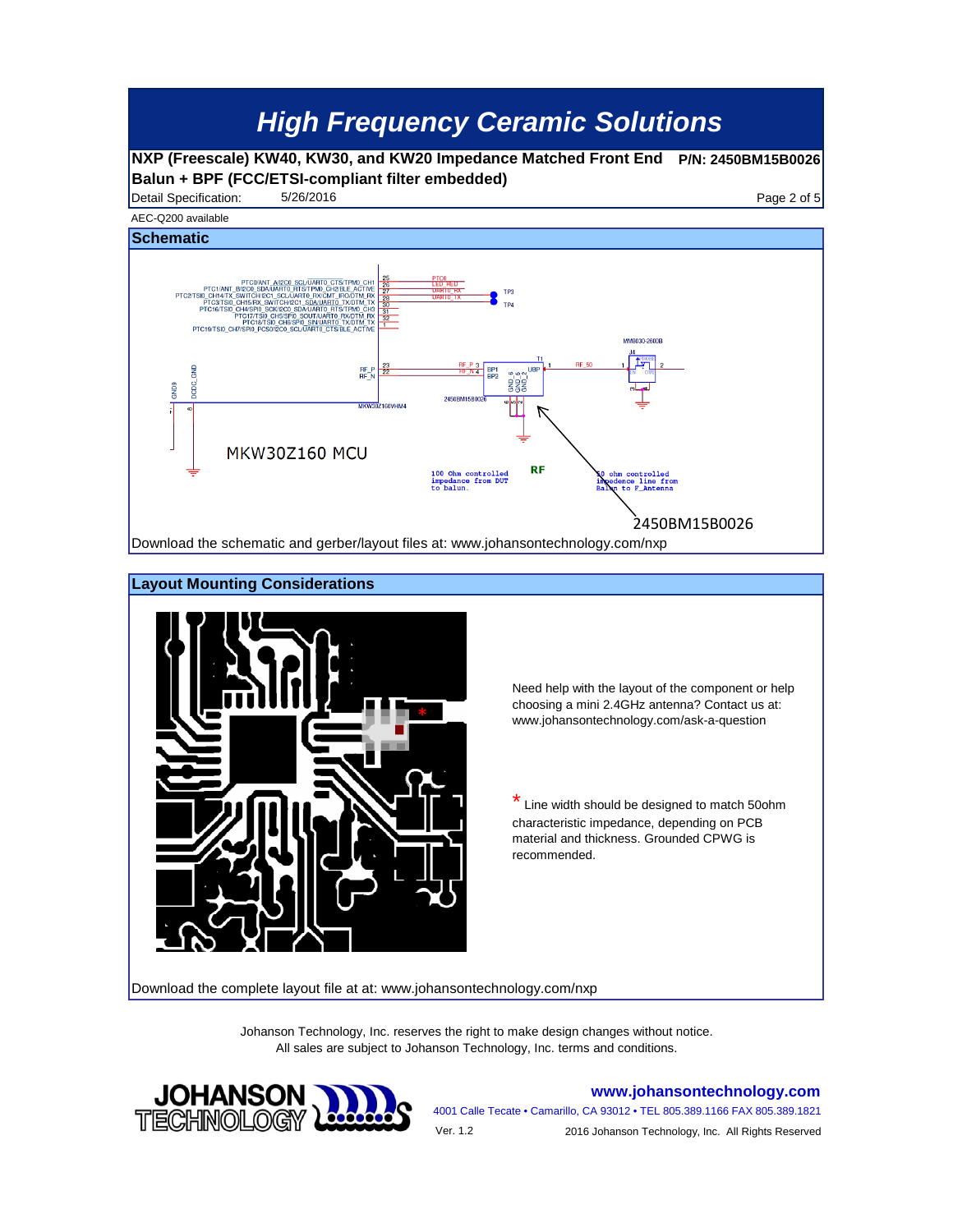



Johanson Technology, Inc. reserves the right to make design changes without notice. All sales are subject to Johanson Technology, Inc. terms and conditions.



**www.johansontechnology.com**

4001 Calle Tecate • Camarillo, CA 93012 • TEL 805.389.1166 FAX 805.389.1821 2016 Johanson Technology, Inc. All Rights Reserved Ver. 1.2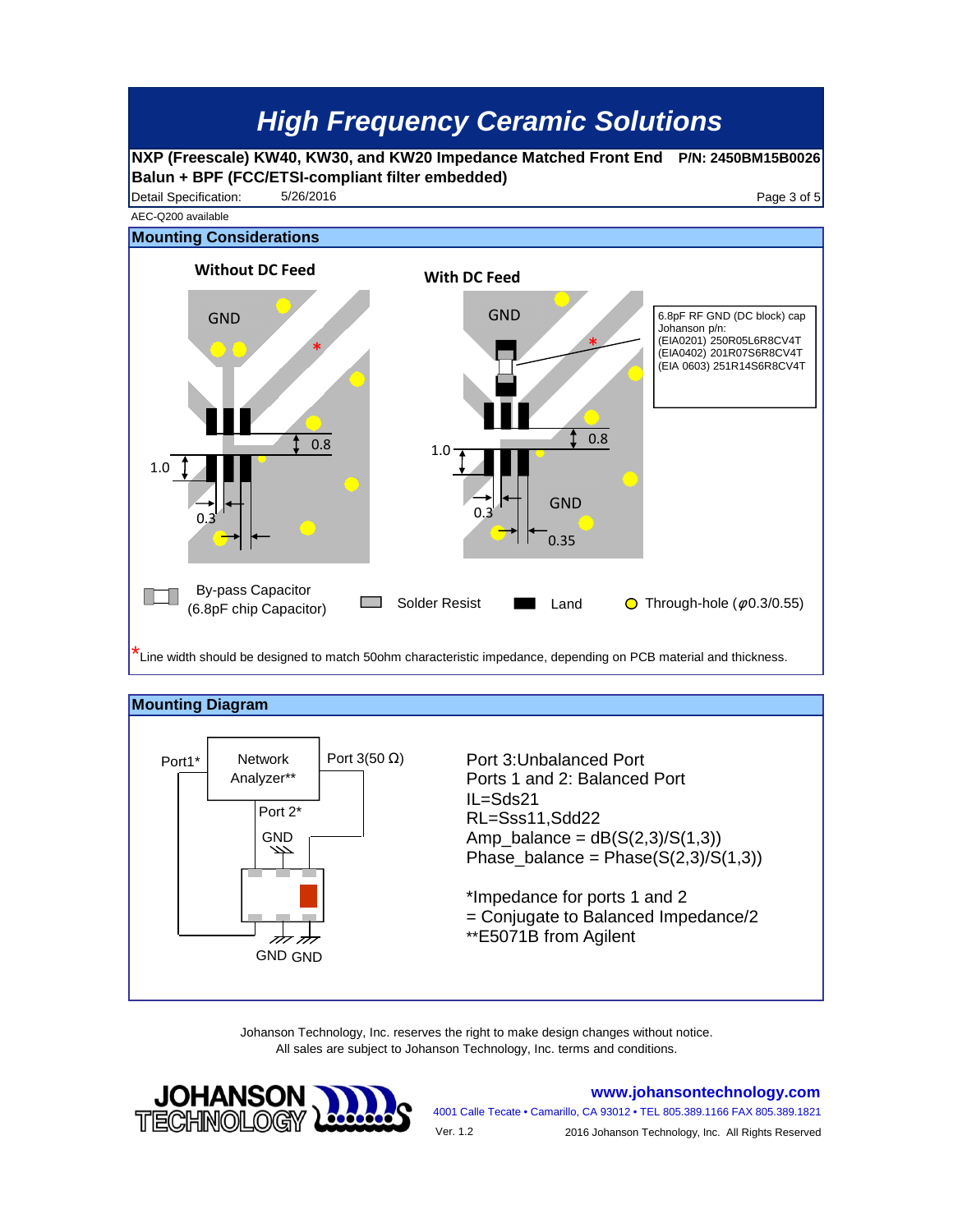

Johanson Technology, Inc. reserves the right to make design changes without notice. All sales are subject to Johanson Technology, Inc. terms and conditions.



**www.johansontechnology.com**

4001 Calle Tecate • Camarillo, CA 93012 • TEL 805.389.1166 FAX 805.389.1821

Ver. 1.2

2016 Johanson Technology, Inc. All Rights Reserved